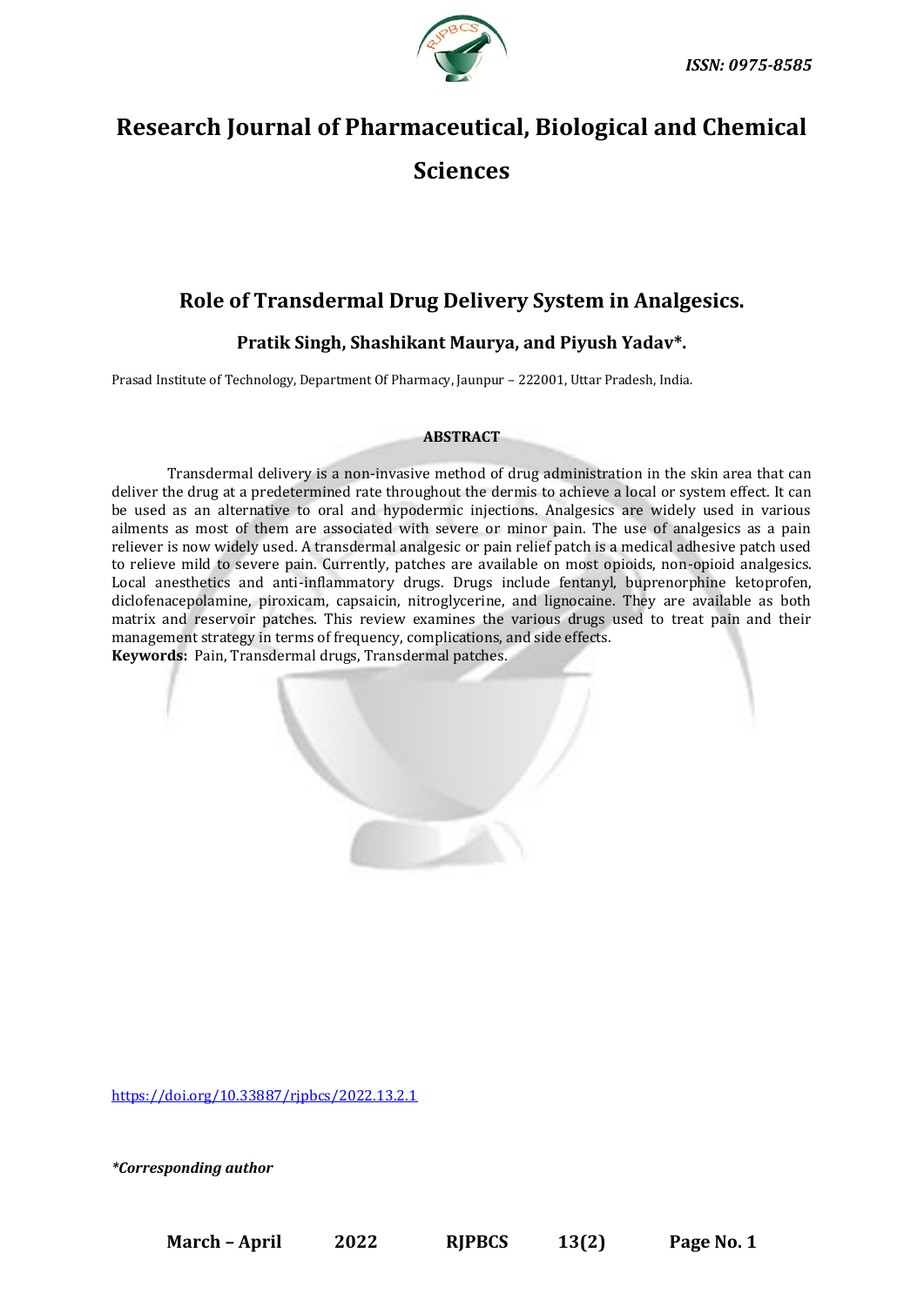

#### **INTRODUCTION**

The Transdermal drug delivery system, now commonly known as patches, is a non-invasive method of delivering drugs to the entire dermis or skin area. It may be used as an alternative to oral drug administration and hypodermic injections. This drug delivery system can deliver an analgesic at a predetermined amount for the entire skin to achieve a systemic or local effect [1].

Transdermal patches are not a new concept. It was first used as a delivery system, a three-day episode, scopolamine to treat motion sickness, which was approved in the United States in 1979. A decade later, the success of nicotine patches brought increased awareness and use of transdermal drugs.



Today, more than 35 drugs are used as transdermal patches, with at least 13 approved molecules. The therapeutic nature of the flexible pads is now growing to include hormonal changes, pain relief, and relief from chest pain due to heart failure, smoking cessation, and mood disorders [2].

Transdermal drugs will continue to be popular and further developed to improve safety and efficacy. Another major step forward will be the production of patches that bring peptide and even protein substances including insulin, growth hormone, and vaccines [3].

#### **Types of Transdermal Patches**

- First generation transdermal patches
- Second generation transdermal patches
- Third generation transdermal patches

**First generation transdermal patches: -** They are the first set of episodes and are widely used in clinics.

First-generation transdermal delivery systems 19, 78 the first generation is mainly the TDDS patches that are currently in clinical use. Skin's outermost layer called SC (10 to 20 µm) poses as the primary barrier to the first-generation approach. The first generation of transdermal patches is mainly limited to the stratum cornea. Therefore, the drug should be low in molecular weight, lipophilic, and effective in low doses [4].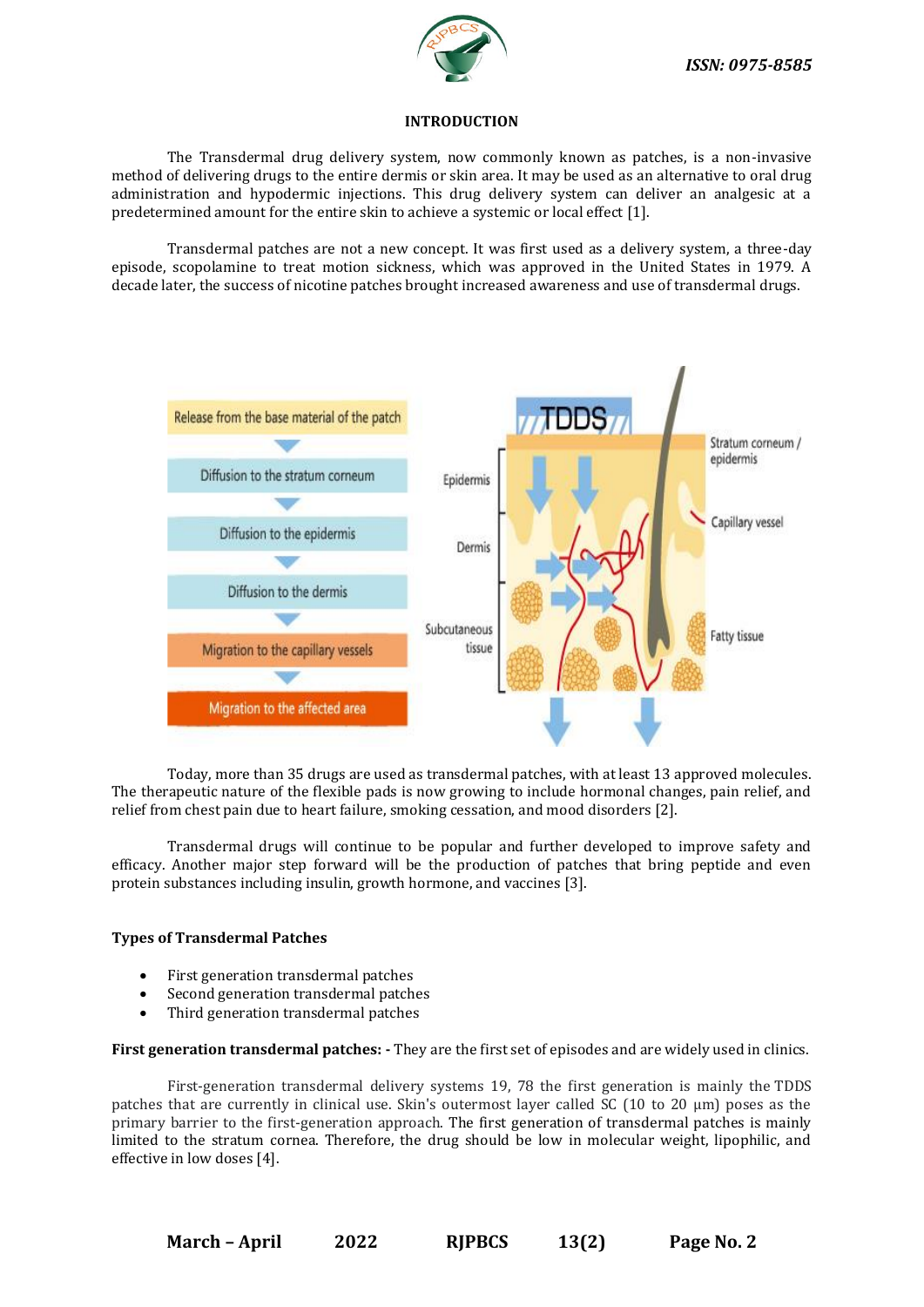

**Second generation transdermal patches: -** The development of patches increases skin penetration, reduces deep tissue damage, and provides better transport to the skin.

 This disruption should be reversible and avoid injury to the skin. However, it can be difficult to disrupt the barrier without causing damage or irritation, especially when using chemical enhancers [5].

**Third generation transdermal patches**: - It includes additional advances in improving skin drug penetration and deep tissue protection. Small needles, thermal extracts, and micro derma abrasion have been tested in human clinical trials to deliver macromolecules, therapeutic proteins, and vaccines.

The third generation of transdermal delivery systems is poised to make significant impact on drug delivery because it targets its effects to the stratum corneum [6, 7].



#### **Factor involving in transdermal drug delivery:**

Transdermal drug delivery depends on a variety of factors such as molecular size [less than 500 Dolton], drug pH, skin flow status, structural stability, and lipid dissolution.

Biological factors, such as gender, age, ethnicity, disease, skin hydration, and application site, all of which may cause variability in drug absorption across the skin, are discussed as are the transdermal delivery systems, which may be employed to overcome these variations.

The ability to release the drug is found in the plains present in a complete drug solution in the system with very low concentration on the skin; drug movement occurs by distribution [8].

#### **Advantages**

- They are preferred over the oral administration of drugs rather than the system cycle for a few good reasons.
- Bioavailability is increased and improved. Patients have difficulty swallowing pills and capsules, and some patients are tempted to crush pills to aid in swallowing which destroys any controlled aspects of pill release.
- It is preferred over hypodermic injections, which are very painful, that removes medical waste, and puts at risk of transmission of disease.
- Improved patient compliance as treatment is non-invasive, simple, and easy, and there is great flexibility in eliminating the drug by removing patches.
- Controlled delivery of drugs through the skin may provide less flexibility and reduce the concentration of the drug spike seen after oral delivery [9].

#### **Disadvantages**

It does not play a major role in drug delivery.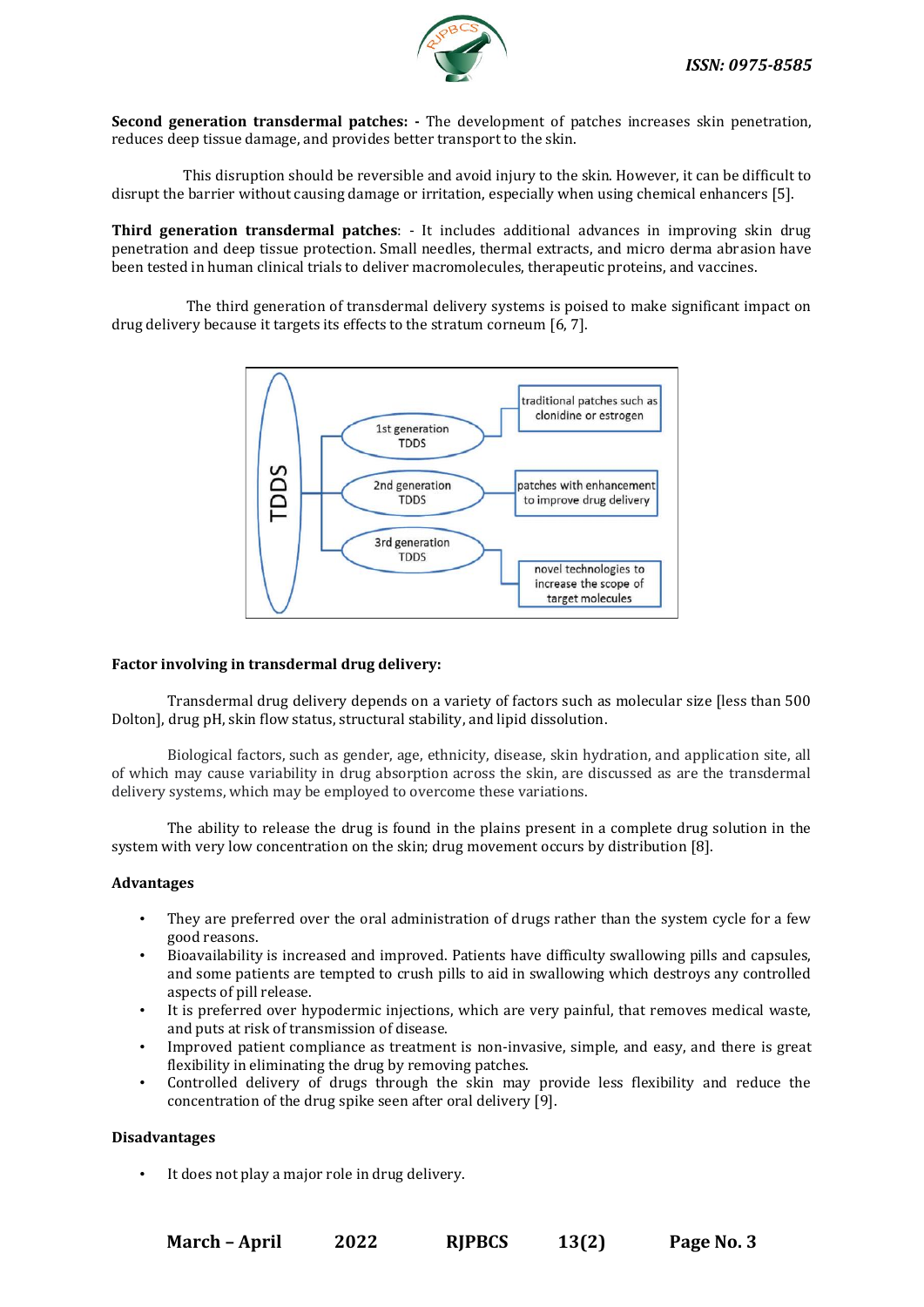

- They are preferred for older people where skin irritation may be less expected, and reliability increases.
- Application areas have different access points depending on the location of the application.
- The drug is most effective when in contact with the skin.
- The main reason for this is an increase in subcutaneous hydration due to the general blockade of Tran's epidermal surface evaporation [10].

#### **Transdermal Patches**

- NSAID patches
- Opioid patches
- Local anesthetic patches
- **Capsaicin**
- **Nitroglycerine**
- Buprenorphine
- Fentanyl patches

**NSAID patches:** Transdermal diclofenac is used to treat short-term pain due to minor strains, sprains, and bruises in adults and children 6 years of age and older. Diclofenac is in a class of medications called nonsteroidal anti-inflammatory drugs (NSAIDs). It works by stopping the body's production of a substance that causes pain. After patch removal, due to a local reservoir effect, the plasma diclofenac halflife is 9–12 h, compared with 1-2 hrs. after oral intake. Systemic transfer after removal of the patch compared with oral forms of diclofenac is only about 2%, so systemic side effects are very rare.

 Piroxicam is a NSAID with good analgesic and antipyretic effects. It is utilized for treatment of musculoskeletal and joint disorders such as rheumatoid arthritis, osteoarthritis, enclosing spondylitis, in soft tissue disorders, in acute gout, and in post-operative pain. It has high solubility and permeation enhancing properties [11].

**Opioid patches:** Opioid analgesics are prescribed for moderate to severe pain, specially of visceral origin. They are recommended during both non-cancerous conditions, unless when prescribed by the doctor. The opioid patch is a drug reservoir separated from the skin by a membrane. The drug is released over a period.

Fentanyl patches are used to relieve severe pain in people who are expected to need pain medication around the clock for a long time and who cannot be treated with other medications. Fentanyl is in a class of medications called opiate (narcotic) analgesics.

**Local anesthetic patches:** Traumatic anesthetics are developed to deal with discomfort and pain during venipuncture removal and catheter implantation. It has few side effects and is easy to use. For optimal use in operation, there must be a specific local action with a limited system effect. Transdermal technology promotes the movement of several sizes of different molecules that travel through the skin sac, using small passing channels that help deliver large sensors in 20 minutes.

 Lidocaine and its metabolites are excreted by the kidneys. Less than 10% of lidocaine is excreted unchanged. The half-life of lidocaine elimination from the plasma following IV administration is 81 to 149 minutes [12].

**Capsaicin:** Taken from hot peppers from the capsaicin genus and used medicinally. It was first used to treat burns or itching. Later, it was commercially available to treat other ailments such as neuropathic pain and nociceptive musculoskeletal, osteoarthritis, psoriasis, and migraines. It is found in 8% dermal patch, and contains 179 g of capsaicin. Nonprescription capsaicin patches are used to relieve minor pain in muscles and joints caused by arthritis, backaches, muscle strains, bruises, cramps, and sprains [13].

**Nitroglycerine:** Nitroglycerine is a living nitrate that works as a powerful analgesic and has antiinflammatory properties. Nitroglycerin transdermal patches are used to prevent episodes of angina (chest pain) in people who have coronary artery disease (narrowing of the blood vessels that supply blood to the heart). Absorption continues, plasma levels remain constant throughout the day. The